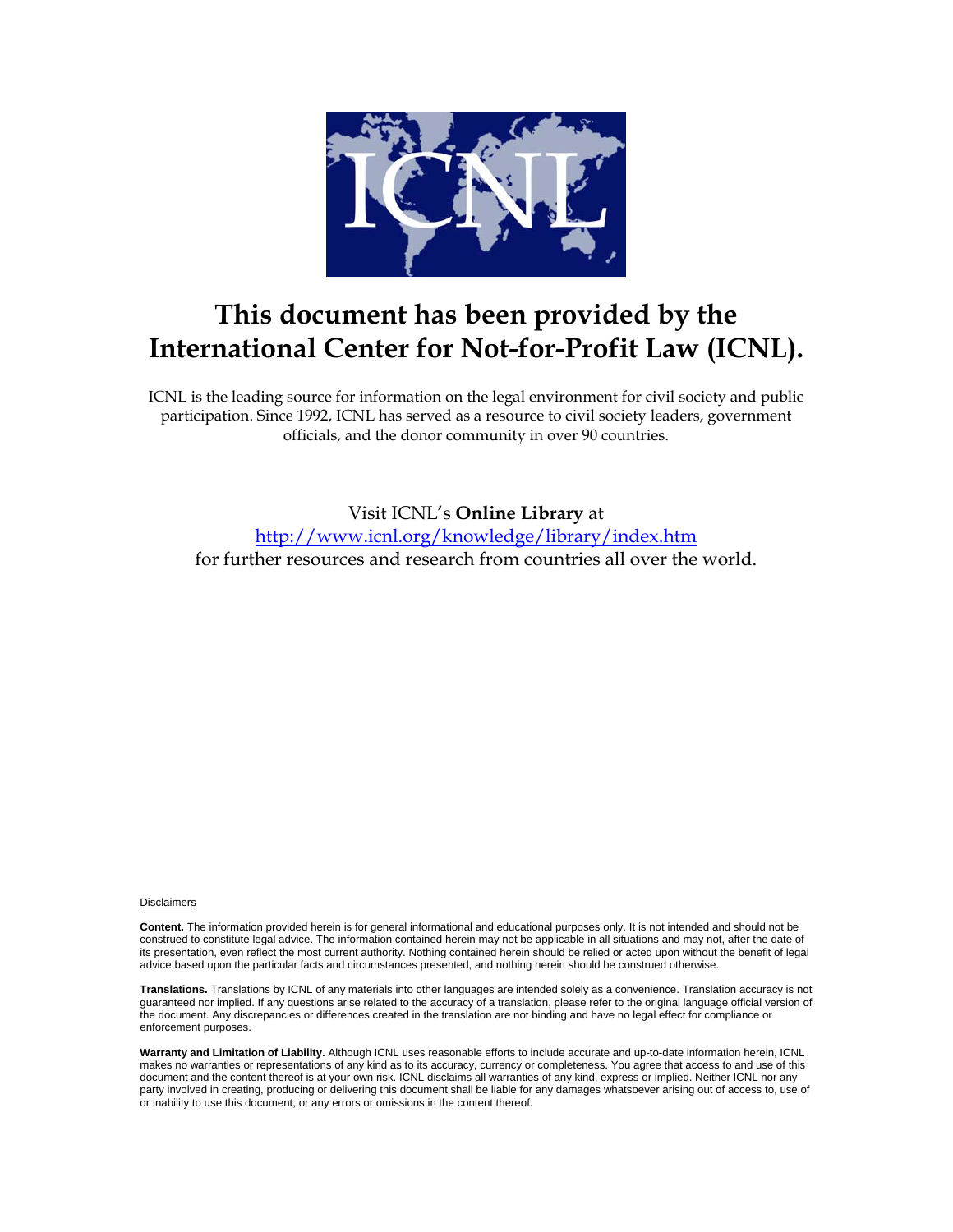Algeria: Law on Associations (1990) Source: LEXALGERIA (http://www.lexalgeria.net/asso.htm)

# **Associations Act**

**Act 90-31 of December 4, 1990 on associations**   $(JORA<sup>1</sup>$  $(JORA<sup>1</sup>$  $(JORA<sup>1</sup>$  #: 053 of 05-12-1990)

The President of the Republic,

In view of the Constitution, notably Articles 32, 39, 40, 53, 113, 115 and 117;

In view of order No. 66-156 of June 8, 1966, modified and completed, in support of the Criminal Code;

In view of order No. 75-58 of September 26, 1975, modified and completed, in support of the Criminal Code;

In view of Act 87-15 of July 21, 1987 on associations;

In view of Act 89-11 of July 5, 1989 on political associations;

In view of Act 90-08 of April 7, 1990 on the township;

In view of Act 90-09 of April 7, 1990 on the  $wilaya^2$  $wilaya^2$ ;

After adoption by the National People's Congress;

Here by enacts the law with the following terms:

#### **TITLE I GENERAL PROVISIONS**

Article 1. - The purpose of the present Act is to determine the methods of the set-up, organization and operation of associations.

Art. 2. - An association is an agreement governed by the applicable legislation in which individuals or legal entities form a group on a contractual basis for non-profit purposes.

For a defined or indefinite term, they combine their skills and methods for promoting professional, social, scientific, religious, educational, and cultural or sports activities.

 $\overline{a}$ 

<span id="page-1-0"></span><sup>&</sup>lt;sup>1</sup> **J**ournal **O**fficiel de la **R**épublique **A**lgérienne = Algerian Official Gazette  $2^2$  Administrative unit in Algeria conjuglent to a district

<span id="page-1-1"></span>Administrative unit in Algeria, equivalent to a district.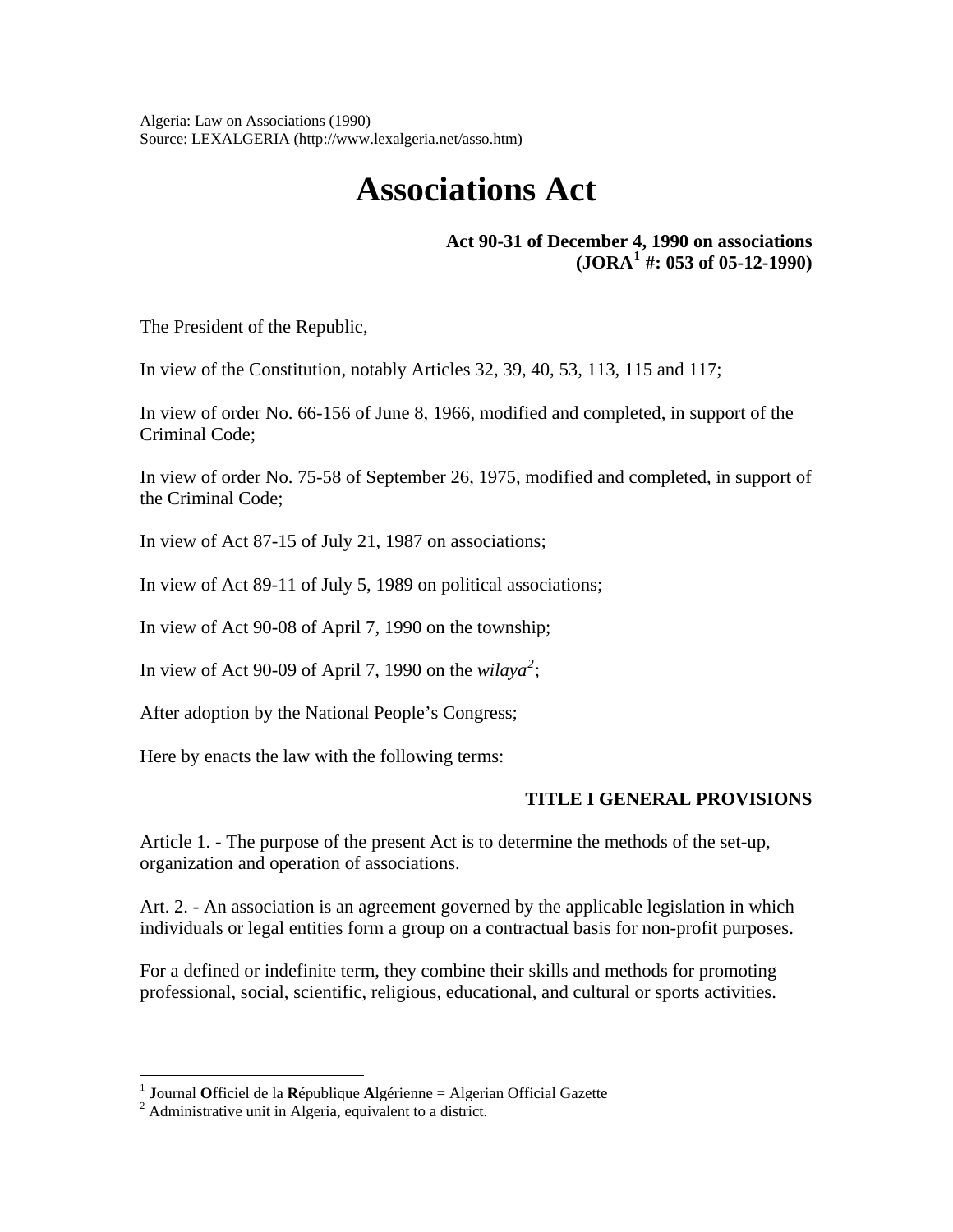The purpose of the association shall be precisely established and it shall have a name that is compatible with its purpose.

Art. 3. - Unions, federations or confederations of associations are associations under the meaning of this present Act.

#### **TITLE II ESTABLISHMENT AND OPERATION OF ASSOCIATIONS**

#### **Chapter 1 - Establishment**

Art. 4. - Subject to the provisions of Article 5 of the present Act, all adult persons may found, administer or direct an association if they:

- are Algerian nationals;

- enjoy civil and civic rights;

- have not demonstrated conduct contrary to the interests of the fight for national liberation.

Art. 5. - Any association is ipso jure null and avoid if:

- it was founded for a purpose contrary to the established institutional system or to public order, public decency or the laws and regulations in force;

- its founding members do not meet the conditions set out in Article 4 of the present Act.

Art. 6. - An association shall be established freely through the will of its founding members as the result of a general statutory meeting attended by at least fifteen (15) founding members who adopt the statutes and nominate the officers of its managing boards.

Art. 7. - An association shall be lawfully established after:

- submission of a Declaration of Incorporation to the relevant public authority set out in Article 10 of the present Act;

- delivery of a registered receipt of the Declaration of Incorporation by the relevant public authority, at the latest sixty (60) days after submission of the file and after examination in accordance with the provisions of the present Act;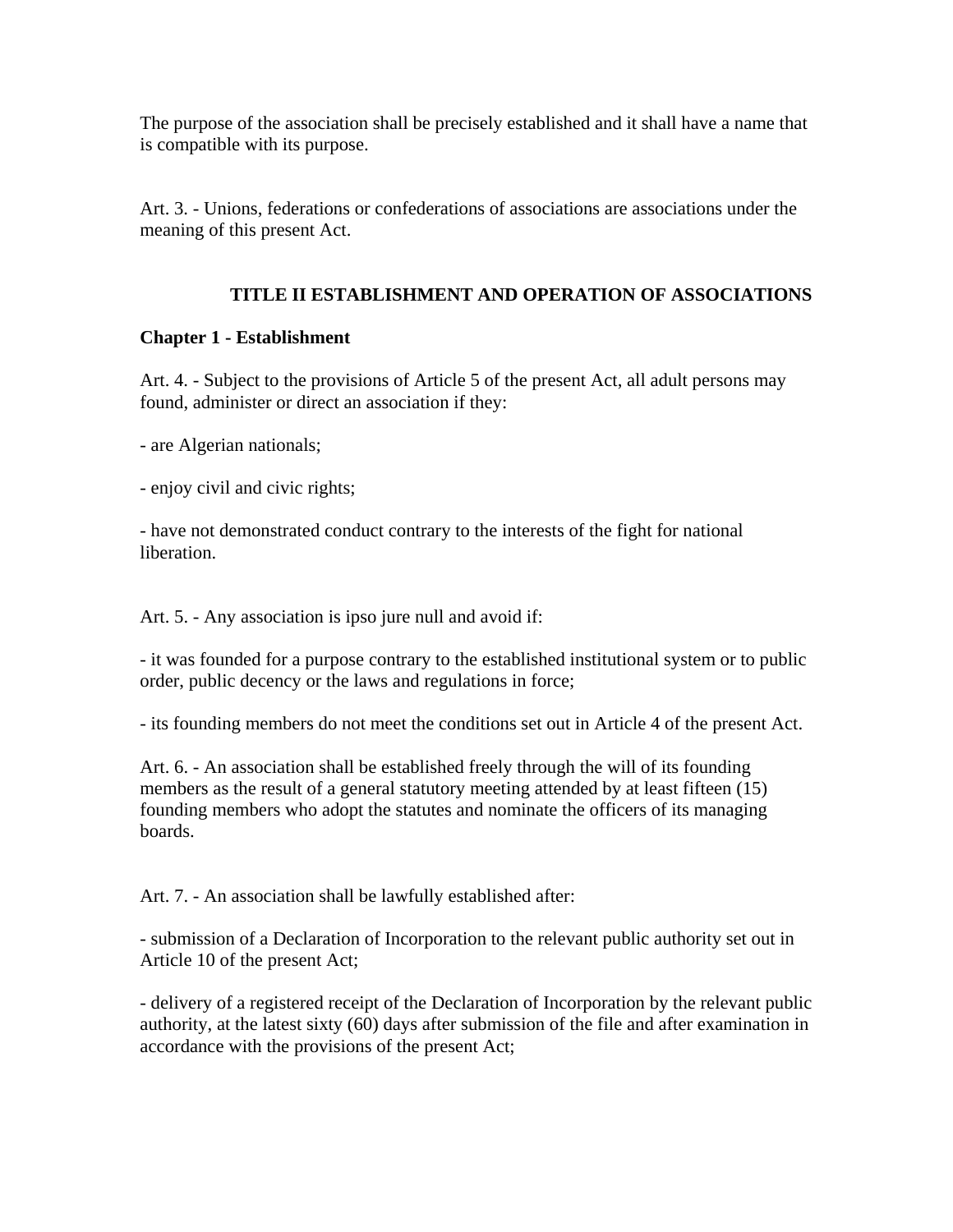- publication, at the expense of the association, of a public notice in at least one nationally distributed daily newspaper.

Art. 8. - If the relevant authority determines that the association's establishment is contrary to the provisions of the present Act, a maximum of eight (8) days before the expiry of the term set out in the preceding article for delivery of the registered receipt, it shall bring the matter before the administrative chamber of the Court with jurisdiction in the territory, which must render a decision within thirty (30) days of referral to the Court.

If the matter is not brought before the Court, the association is considered to be lawfully established upon expiry of the term indicated for delivery of the registered receipt.

Art. 9. - The Declaration of Incorporation set out in Article 7 of the present Act shall be accompanied by a file containing:

- a list containing the name, signature, civil status, profession and address of each founding member and member of the managing boards;

- two (2) certified true copies of the statutes;

- the minutes of the statutory meeting.

Art. 10. - The Declaration of Incorporation of an association shall be filed, at the suit of its founding members, with the following relevant authorities:

- the *wali[3](#page-3-0)* of the *wilaya* where the head office is located, for associations whose territorial coverage includes one or more townships in the same *wilaya*;

- the Minister of the Interior, for national or inter-*wilaya* associations.

### **Chapter 2 - Rights and Obligations**

Art. 11. - Due to their purpose, name and operation, associations differ from political associations and cannot maintain any institutional or structural relations with them, nor receive subsidies, gifts or donations in any form whatsoever from them, nor participate in their funding.

Art. 12. - Members of an association exercise the rights and are subject to the obligations set out in the applicable legislation within the limit of its statutes.

Art. 13. - Any member of an association is entitled to sit on the managing boards of the association within the framework of its statutes and the provisions of the present Act.

Art. 14. - The managing boards of the association are elected and renewed pursuant to democratic principles and the terms set out in the statutes.

 $\overline{a}$ 

<span id="page-3-0"></span><sup>&</sup>lt;sup>3</sup> Designation of person of authority.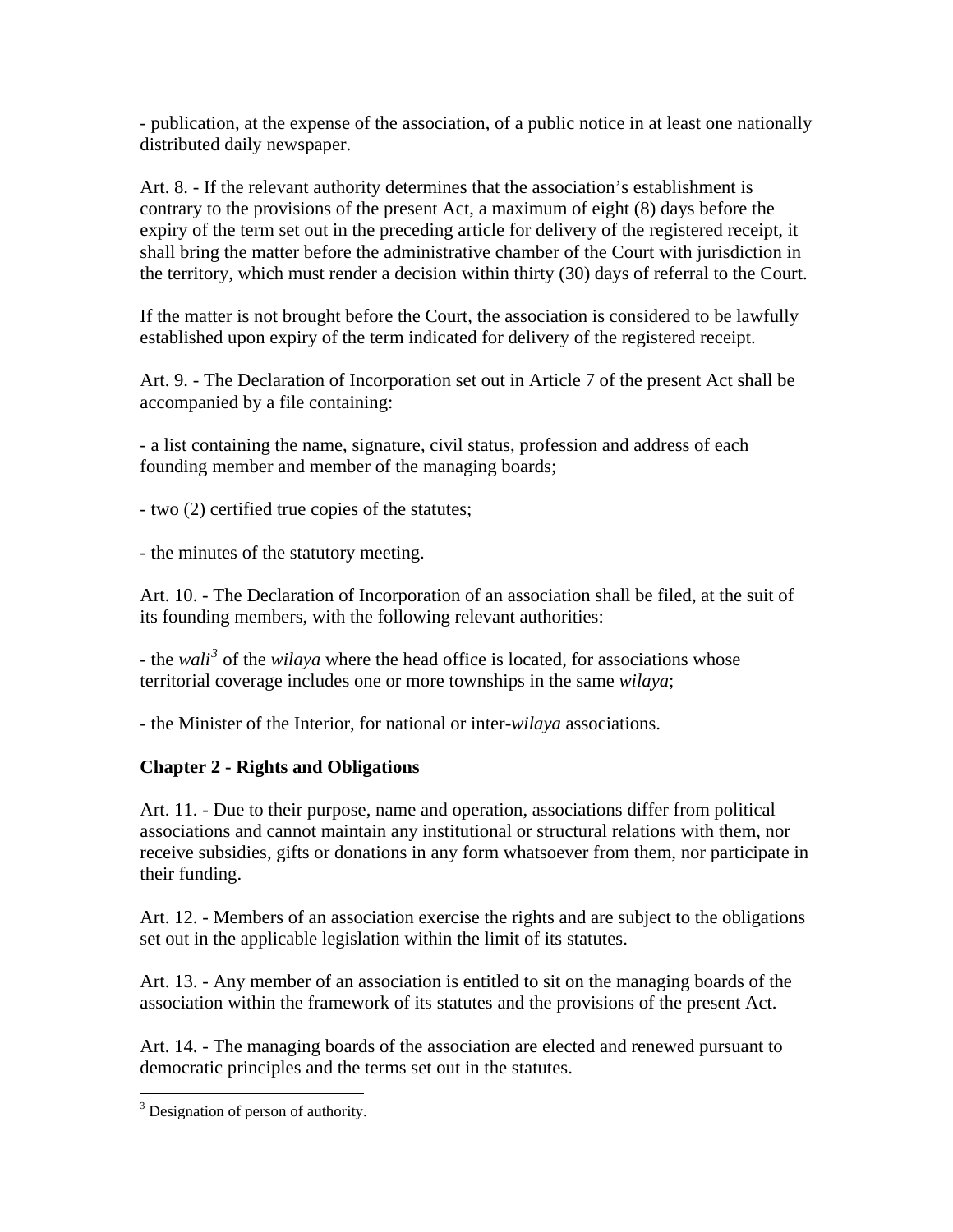Art. 15. - Except in cases explicitly established by the Act, any individual or legal entity is prohibited from interfering with the operation of an association.

Art. 16. - An association acquires juridical personality and legal capacity from the moment it is established, pursuant to Article 7 above, and consequently may:

- bring actions, suits or other legal proceedings, and exercise, notably before relevant jurisdictions, the rights reserved to the plaintiff as a result of events related to its purpose that have prejudiced the individual or collective interests of its members;

- represent the association before public authorities;

- enter into any contract, convention or agreement related to its purpose;

- acquire, free or for a fee, real and personal property to conduct its activities, as set out in its statutes.

Art. 17. - Associations must inform the relevant public authority, indicated in Article 10 of the present Act, of all modifications made to the statutes and all changes occurring to the managing boards within thirty (30) days following the decisions.

These modifications and changes shall prevail against third parties only on the day of their application in at least one nationally distributed daily newspaper.

Art. 18. - Associations are obligated to regularly provide to the relevant public authority all information regarding their workforce, source of funds and financial position, in accordance with the methods established by regulation.

Art. 19. - Within the framework of the applicable legislation, the association may issue and diffuse bulletins, reviews, information documents and brochures related to its purpose.

The primary bulletin must be written in Arabic in compliance with the applicable legislation.

Art. 20. - An association is obligated to contract insurance by way of security from financial consequences related to its public liability.

Art. 21. - Pursuant to the applicable legislative and regulatory provisions, only national associations may join international associations pursuing the same or similar goals.

This membership can only occur with agreement from the Minister of the Interior.

#### **Chapter 3 – Association Statutes**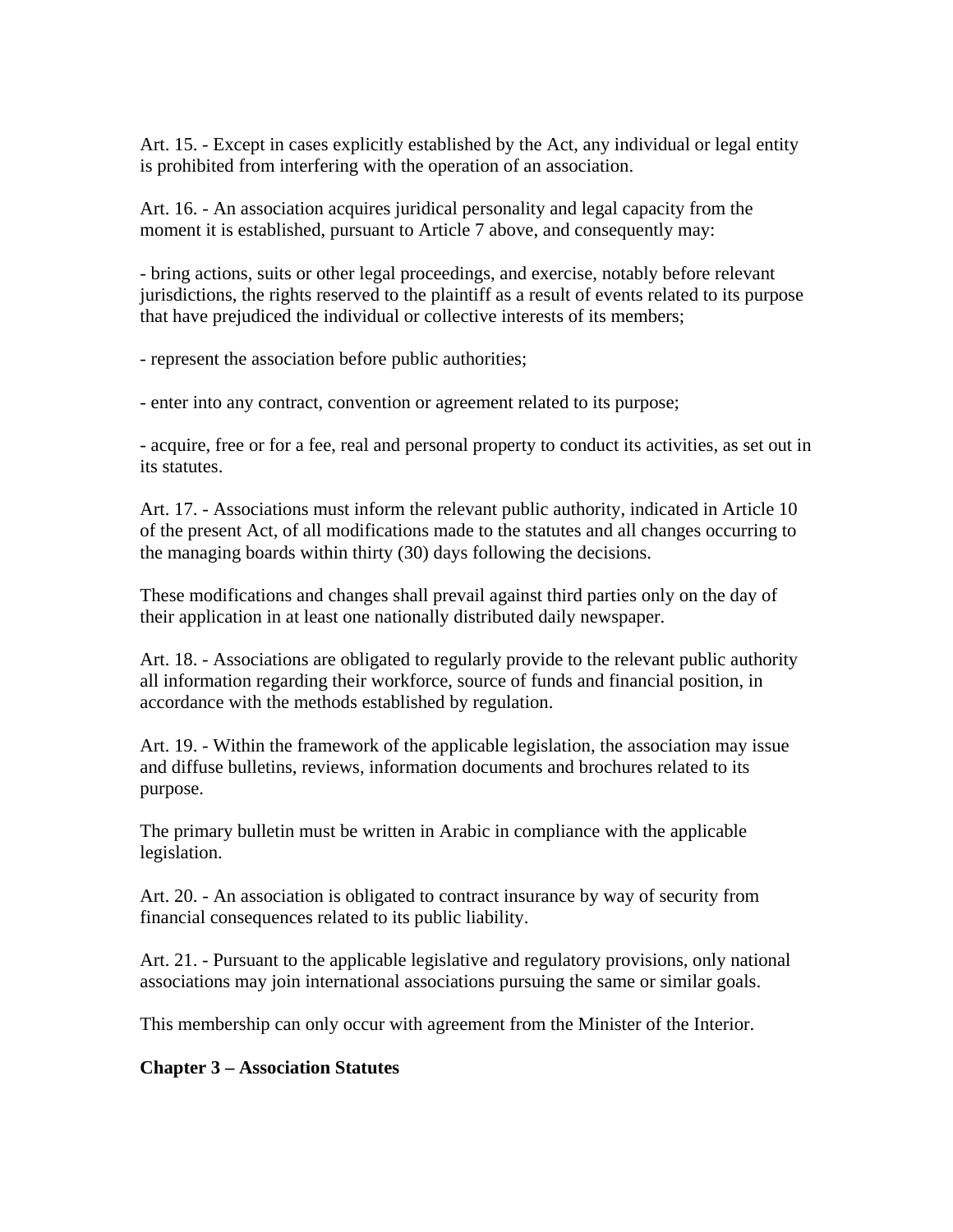Art. 22. - The general assembly is the association's supreme governing body and is made up of all members who meet the voting conditions established in the association's statutes.

Art. 23. - The statutes of an association, under penalty of being struck null and void, must state:

- the purpose, name and head office of the association;
- the form of organization and the field of territorial jurisdiction;

- the rights and obligations of its members and their successors in interest, if applicable;

- the conditions and methods of membership, withdrawal, suspension and exclusion of members;

- the proposed conditions associated with the voting rights of members;

- the rules and methods of nomination of representatives at general assemblies;

- the role of the general assembly and the managing boards, and their operating procedure;

- the method of nomination and renewal of managing boards, as well as their term;

- the rules of the majority quorum requirement for decisions of the general assembly and managing boards;

- the rules and procedures of examination and approval of activity and control reports, and approval of the association's accounts;

- the rules and procedures for return of assets if the association is dissolved.

Art. 24. - Associations are prohibited from including in their statutes, or from practicing, any discrimination of members that adversely affects their civil liberties.

Art. 25. - Status as a member of an association is acquired by signing a membership certificate certified with a document delivered to the interested party by the association.

#### **Chapter 4 – Resources and Assets**

Art. 26. – An association's resources include:

- membership dues;
- revenue from activities;
- donations and gifts;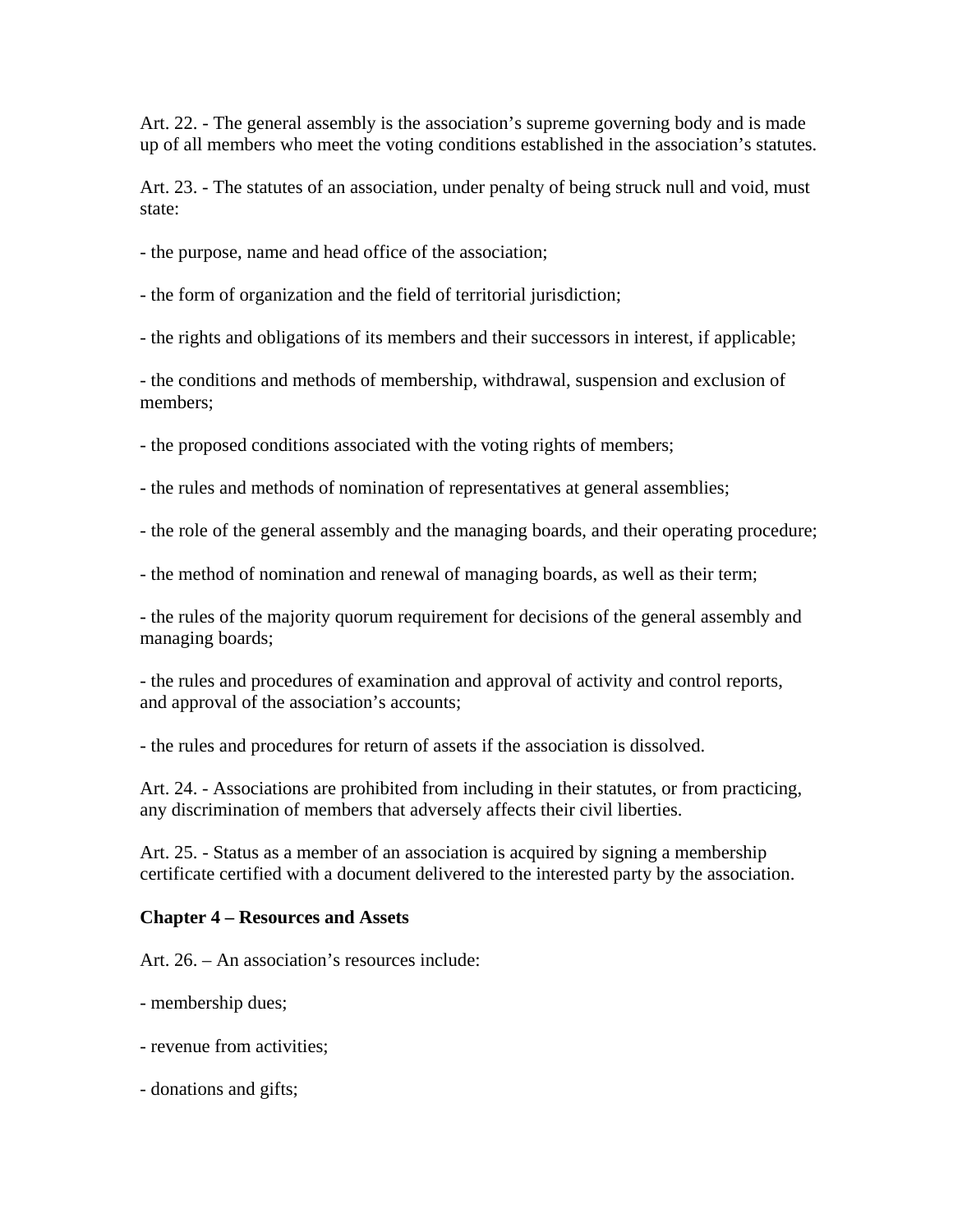- possible Government, *wilaya* or township subsidies.

Art. 27. - Associations may retain revenue from their activities, subject to the condition that the aforementioned revenue is used exclusively to further the goals set out in the statutes and applicable legislation.

Art. 28. - Donations and gifts with charges and conditions shall not be accepted by associations, unless these charges and conditions are compatible with the stated goal in the statutes and with the provisions of the present Act.

Gifts and donations from foreign associations or agencies may only be received after agreement from the relevant public authority, who shall verify the source, amount, compatibility with the stated goal in the statutes of the association and any restrictions that may arise therefrom.

Art. 29. - Over and above the resources set out in Article 25 of the present Act, associations may have revenue from authorized public fundraising campaigns pursuant to the conditions and manners established by the applicable legislation and regulations.

Once fundraising has been completed, associations are obligated to declare, to the relevant public authority, the results of each authorized fundraising campaign.

Art. 30. - When the activity of an association is considered by the public authority to be of general and/or public interest, the relevant association may receive subsidies, material assistance and any other contributions, with or without associated conditions, from the State, wilaya or township.

When approved subsidies, assistance and contributions are accompanied by conditions, their granting may be subject to adherence of the beneficiary association to a preestablished contract specifying the activity programs and methods for their control, pursuant to the applicable legislation.

Art. 31. - Except on authorization from the relevant authority, use by the association of subsidies, assistance and contributions for purposes other than those pre-determined by the granting administration is a violation, and holds its directors liable.

#### **TITLE III SUSPENSION AND DISSOLUTION**

Art. 32. - Without prejudice to the applicable legislation and regulations, on motion of the relevant public authority and under the conditions set out in Article 33 of the present Act, the relevant jurisdictions may suspend all activity of the association and any provisional measures regarding the administration of assets.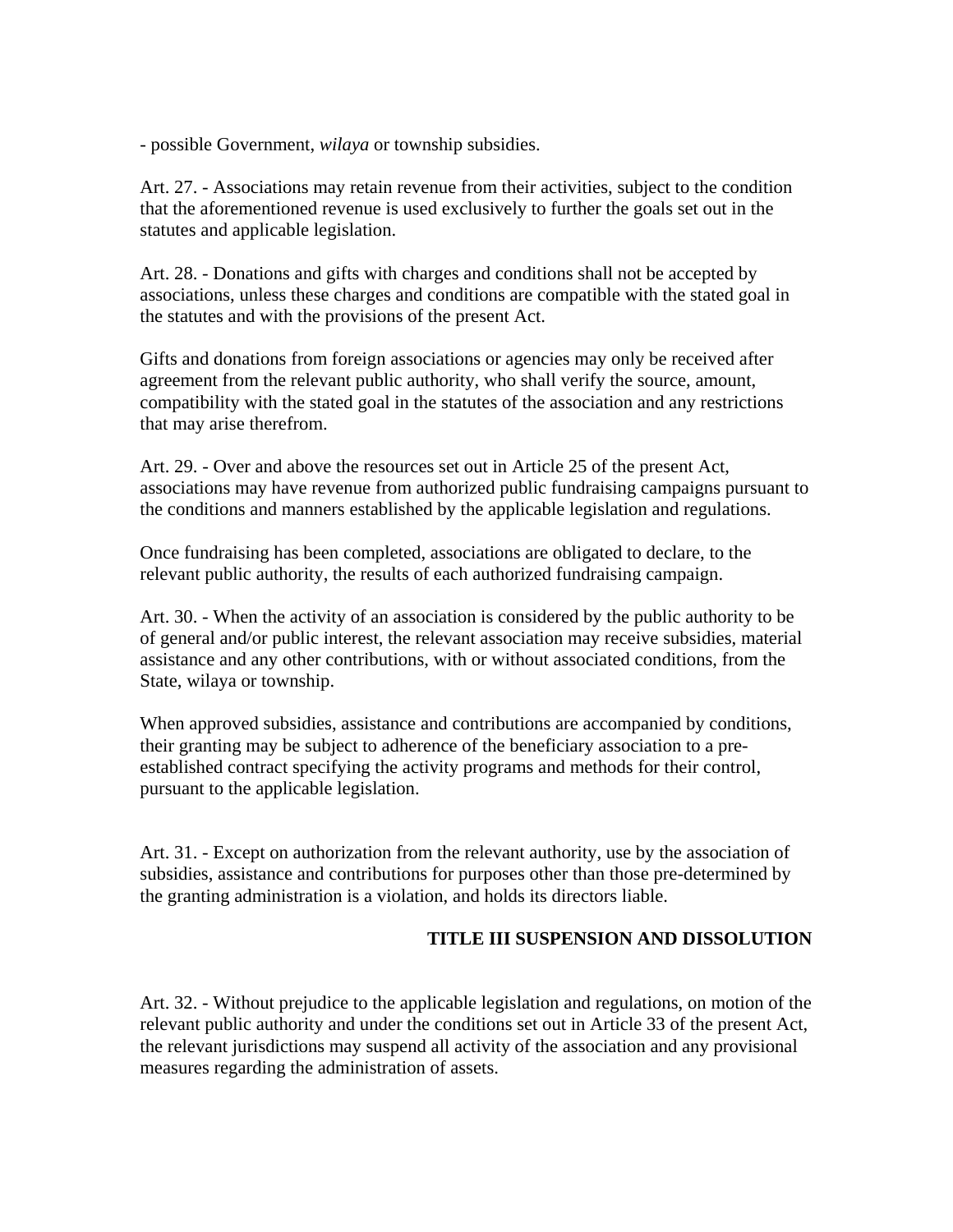The aforementioned measures shall cease ipso jure, if rejected by the relevant jurisdiction of the motion, notwithstanding any right of appeal.

Art. 33. - The dissolution of an association may be voluntary or court-ordered.

Art. 34. - Voluntary dissolution is ordered by members of the association or their lawfully nominated representatives, in accordance with statutory provisions.

When the relevant association carries out an activity of general and/or public interest, the relevant public authority, previously notified, has complete freedom to take or order appropriate measures to ensure the continuance of the activity under consideration.

Art. 35. - The court-ordered dissolution of an association may occur on request from the public authority or as the result of a third-party complaint, when the association carries out activities that violate the applicable legislation or activities other than those set out in its statutes.

Art. 36. - Without prejudice to other provisions in the applicable legislation, the Court may order, on motion of the Attorney General's Office, any provisional measures or the confiscation of assets of the association that is subject to judicial dissolution.

Art. 37. - Subject to the provisions of Article 35 of the present Act, voluntary or judicial dissolution entails the devolution of real or personal property in accordance with statutes.

However, an appeal lawfully filed against the judicial decision of dissolution suspends the devolution of the association's property until a final judicial decision has been issued.

Art. 38. - Notwithstanding the provisions of the present Act, the organization and operation of associations that have been authorized to support the government in the organization of public relief in times of war and peace are determined by regulation.

### **TITLE IV SPECIFIC PROVISIONS ON FOREIGN ASSOCIATIONS**

Art. 39. - Any association, regardless of its structure or purpose, that has its head office abroad or that, having its head office in the national territory, is managed in full or in part by foreigners, is considered to be a foreign association.

Art. 40. - Subject to the condition of nationality, the conditions for establishing and operating foreign associations are those set out in the present Act.

The establishment of any foreign association is subject to pre-approval by the Minister of the Interior.

Art. 41. - Only persons who have regularized their status under the applicable legislation on foreigner visitors in Algeria may found or be members of a foreign association.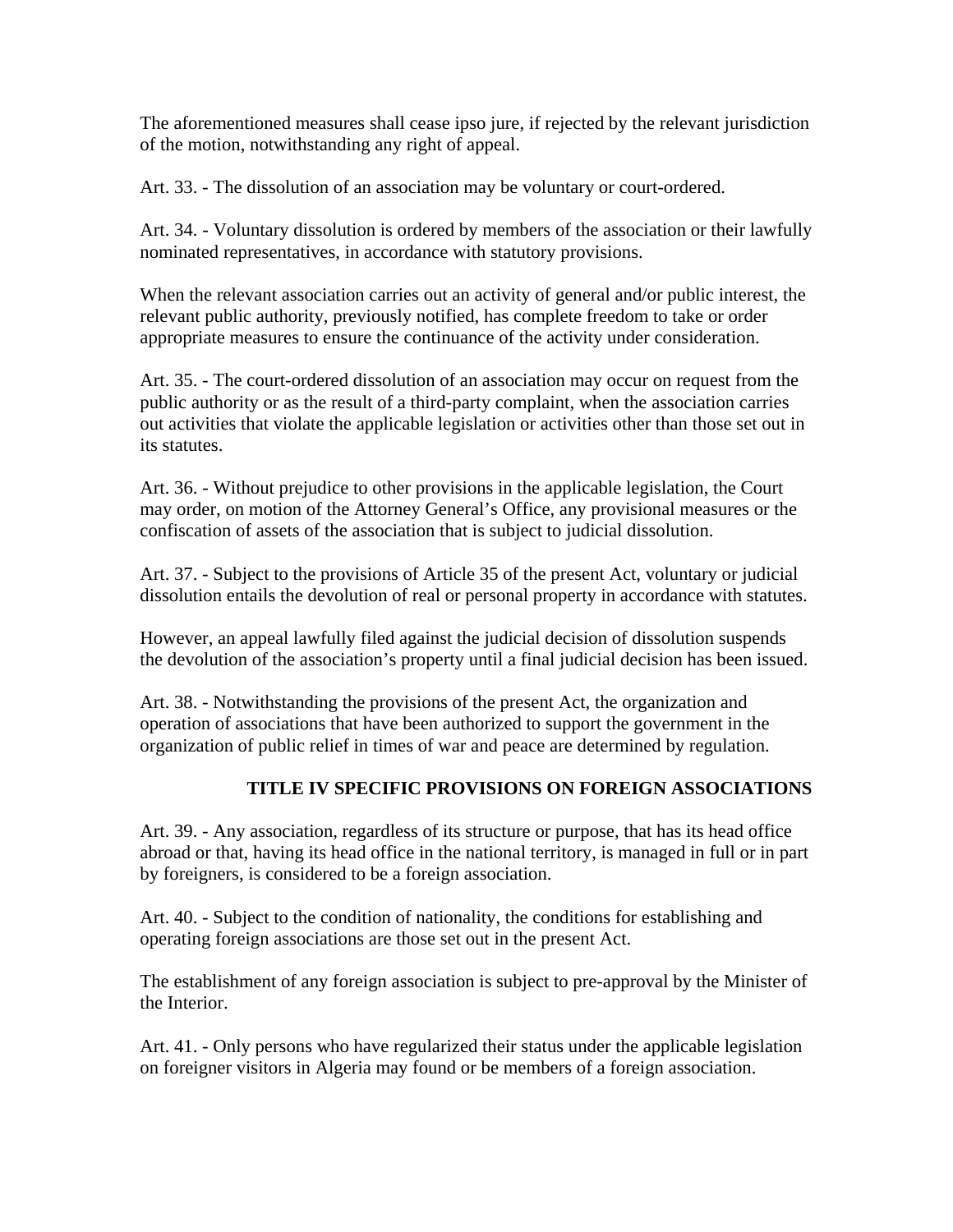Art. 42. - Without prejudice to the application of other provisions of the applicable legislation and regulations, the approval granted to a foreign association may be suspended or withdrawn by decision of the Minister of the Interior when it carries out activities other than those set out in its statutes, or if its activity adversely affects:

- the established institutional system;

- the integrity of the national territory, national unity, the religion of the State or national language;

- law and order and public decency.

Suspension or withdrawal of approval may also be ordered if the association refuses to provide to the relevant authority the documents and information required on its activities, funding, administration and management.

Art. 43. - Any modification of the purpose, statutes and implementation of the foreign association, as well as any changes to its managing boards or boards of directors, must be pre-approved by the relevant public authority, under penalty of suspension or withdrawal of approval.

Art. 44. - Upon notification of suspension or withdrawal of approval, the foreign association shall cease all activities.

If approval has been withdrawn, the association is considered to be dissolved.

#### **TITLE V PENAL PROVISIONS**

Art. 45. - Whomever directs, administers or promotes within a non-accredited, suspended or dissolved association, or who encourages the meeting of members of a non-accredited, suspended or dissolved association, shall be punished with a prison sentence of three (3) months to two (2) years and a fine of 50,000 DA to 100,000 DA, or one of these sanctions only.

Art. 46. - The use of the association's property for personal reasons or purposes other than those set out in its statutes constitutes a breach of trust and is punishable as such, pursuant to the Penal Code provisions.

Art. 47. - Refusal to provide the information set out in Article 18 above is punishable with a fine of 2,000 DA to 5,000 DA.

#### **TITLE VI FINAL PROVISIONS**